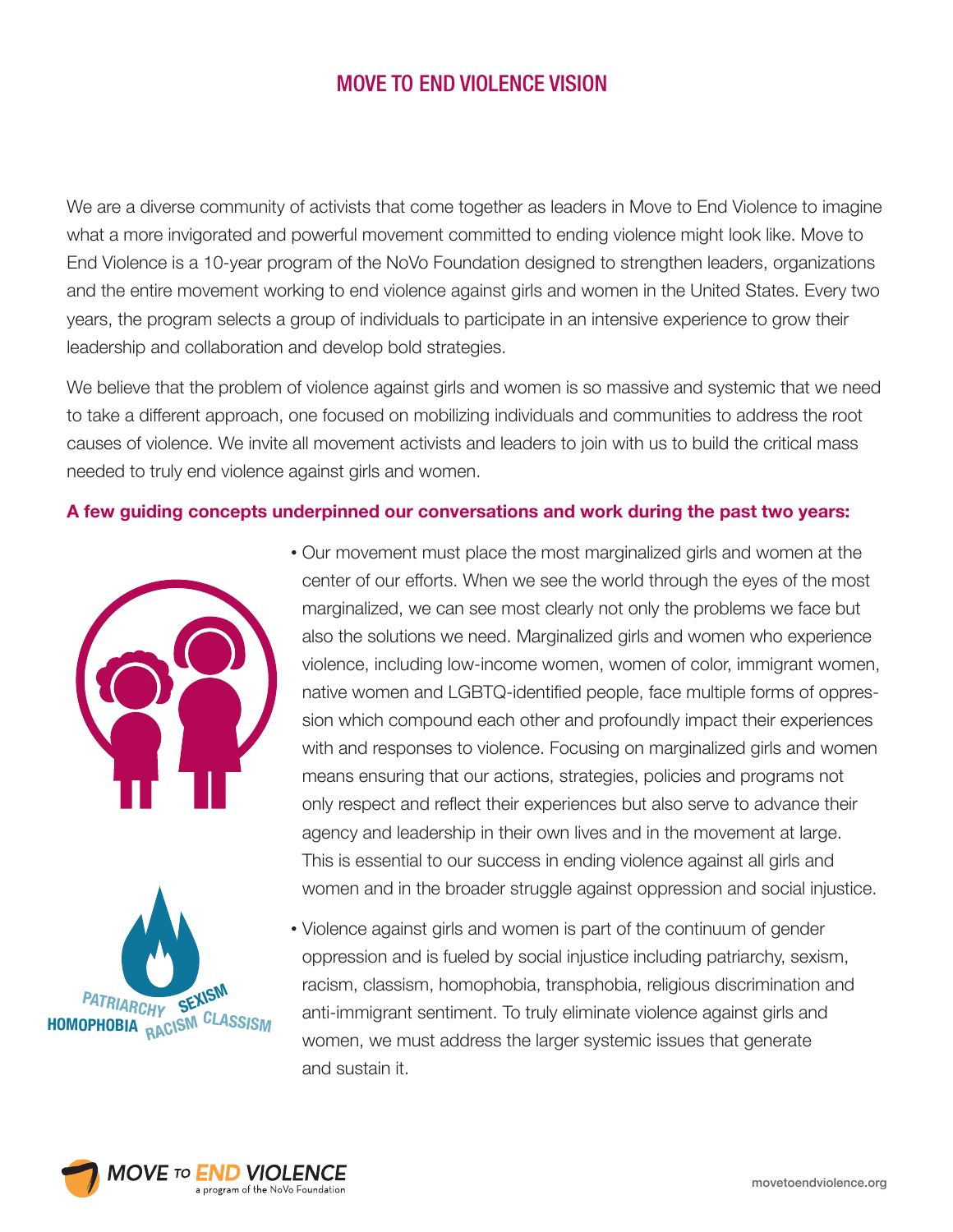

 • Our movement is inextricably linked to other struggles for social justice. Our success depends on the success of all movements for justice and dignity. Only by developing cross-movement partnerships can we become a powerful force in the broader fight for social justice and only then can we build the critical mass within our own movement needed to achieve our goal.

We believe our movement needs to be as expansive as the vision to end violence against girls and women. That means there is room for all of us to innovate, dream and come together to create a new path. Now is the time to join together to renew our movement and to pivot from where we are to where we want and need to be – bold, revitalized, inspired, aligned and strategic.

### Our Vision



We envision a world of interconnected people and communities actively working toward a society where all girls and women are safe and valued, and where everyone can reach their full potential. Our vision is for a world rooted in peace, justice and equality where violence against girls and women is no longer inevitable and where all people can fully exercise their rights. In this vision, we stand together with those who are oppressed and fight injustice, even in the face of resistance. In this vision, we work to create communities that are safe, loving and respectful of everyone's inherent human dignity. In this vision, we believe that meeting the needs and building the agency of the most vulnerable are essential to our collective progress and are the measure by which we judge our success. We all have a role in creating and living this vision.

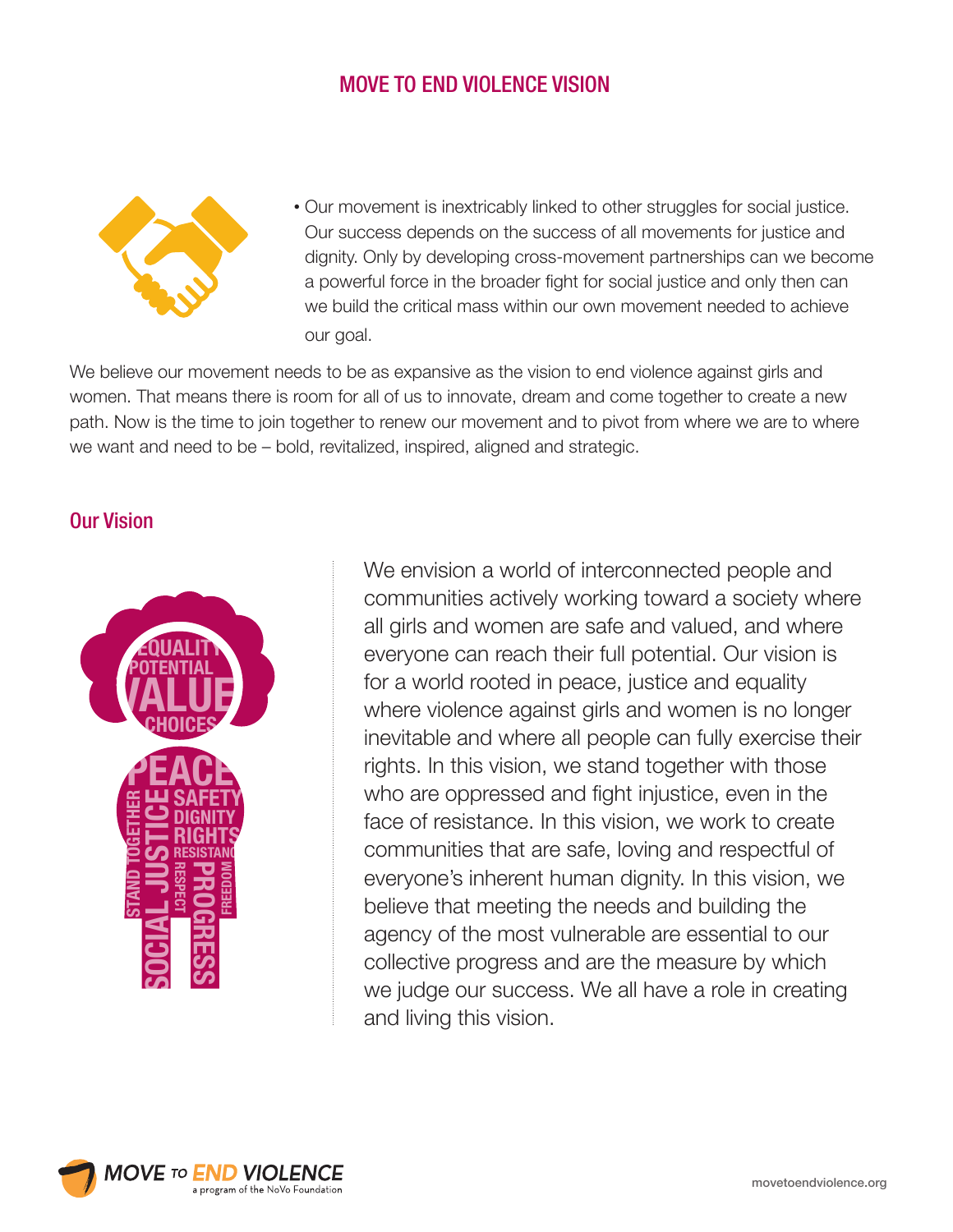## How We Get There

To achieve this vision, our movement needs to change how we work. Below are three fundamental shifts or "pivots" that can help us make this change.

#### **Pivot I – Proactive:**

We need to move from reactive to proactive, pursuing a bold vision for change.

d most of our t<br>dscape. Too oft<br>nce against girls<br>ed to:<br>e is attainable a<br>iunding so that<br>aches that tran Our movement has made tremendous strides during the past 30 years. We have identified violence against girls and women as an urgent priority and set up vital services in every state in the nation. We have developed policies and laws to protect those who experience violence and hold accountable those who use violence. However, we now spend most of our time addressing the overwhelming need and responding to an often hostile political landscape. Too often we are on the defensive and suffer from stagnation and burnout. To truly end violence against girls and women, we must proactively pursue a bold vision for change. Specifically, we need to:

- Believe that a world without violence is attainable and clearly articulate and embrace our vision.
- Advocate for and strategically use funding so that we prioritize prevention along with intervention and take holistic approaches that transform systems and communities alike.
- Celebrate innovation and risk taking.
- Be nimble and strategic, and galvanize the political will to proactively set our policy agenda.

### **Pivot II – Interconnected:**

We need to move from a fragmented field working in silos to **an interconnected movement** that has exponentially greater impact.

Our movement has become more specialized and developed greater expertise to serve and advocate for the needs of those impacted by violence. Unfortunately, this specialization has also led to an emphasis on short-term, fragmented approaches and greater isolation within the field and across movements. We need to work together strategically to generate the profound, long-term impact we seek. Specifically, we need to:

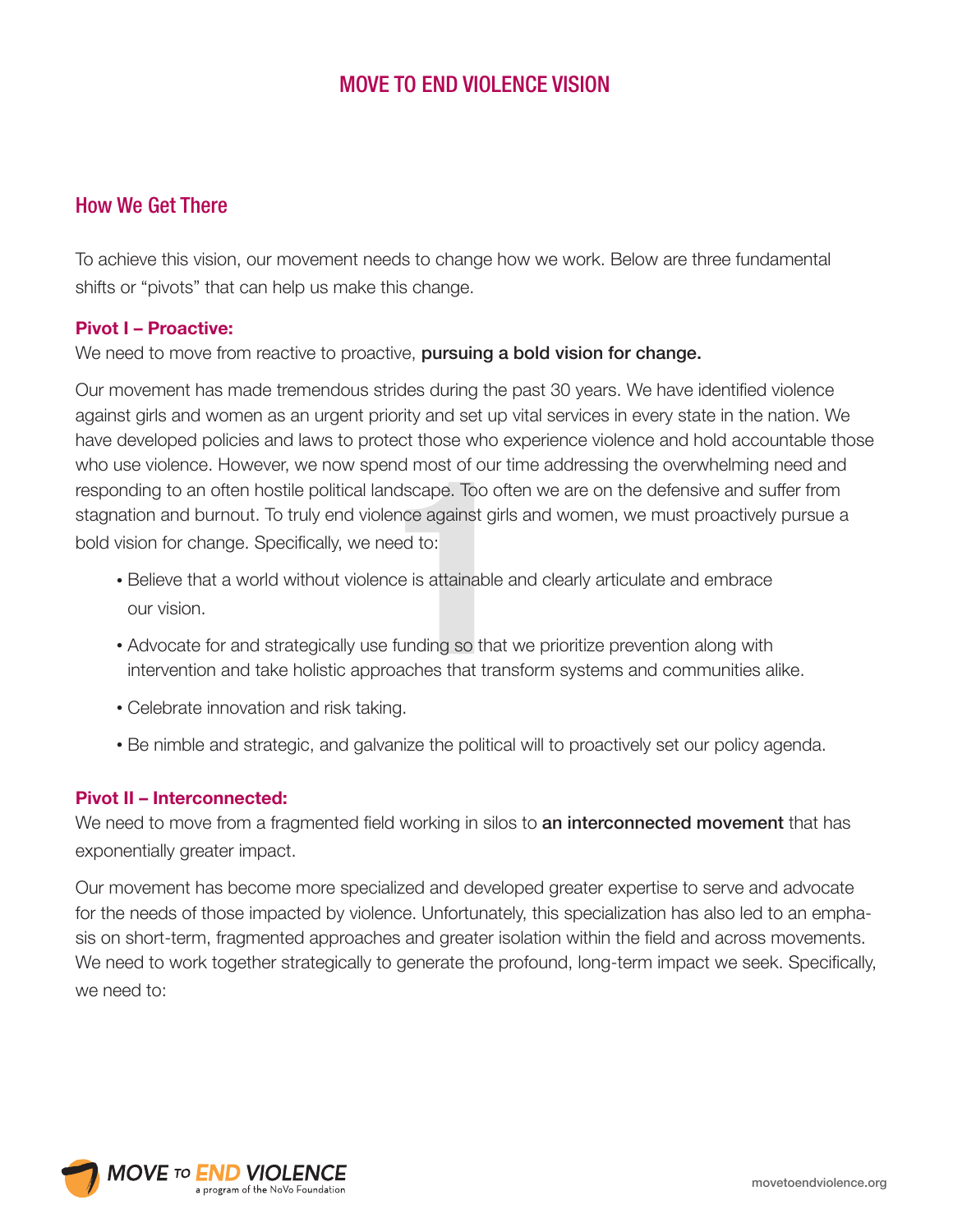- Recognize that we are part of an ecosystem where all people and organizations in our movement are connected and where each has an important role to play.
- movement and<br>**eration.**<br>ective leadership<br>as strategically do<br>vocates within<br>meeting the imm • Harness the current expertise in our movement and other social justice movements for strategic collaboration, coordination and cooperation.
- Coordinate to build sustainable, collective leadership, recognizing that there is value in both sharing leadership and at other times strategically deciding who steps forward.
- Ensure that service providers and advocates within the movement work in full partnership to achieve our long-term vision.

### **Pivot III – Social Change:**

We need to move from a primary focus on meeting the immediate needs of people impacted by violence to an integrated approach that combines services and social change.

Our movement has a proud history of social justice organizing, but we have shifted away from those roots. Providing services and changing how systems respond to violence must remain priorities. However, they alone cannot effect the societal change necessary to create a world where all girls and women are safe and valued. We need to reintegrate a social change approach into all our work by supporting the leadership of girls and women who experience violence and mobilizing communities to address its root causes. Specifically, we need to:

- Collaborate with other social justice movements to embrace a broader agenda that challenges the systemic injustices, cultural norms, attitudes and beliefs that are the root causes of violence against girls and women.
- Engage communities to make ending violence a top priority and support them to develop solutions that ensure girls, women and all people are safe and valued.
- Invest in supporting the leadership of people impacted by violence to be agents of change, both in their own lives and in their communities.
- **3** • Measure the success of our services and advocacy by how they meet the needs and build the agency of girls and women who experience violence, especially those most marginalized.

## Approaches We Need to Take

To make the pivots described above, we need to take better care of ourselves and each other and develop practices for better communication and understanding. We believe these approaches are essential for the transformation of our movement.